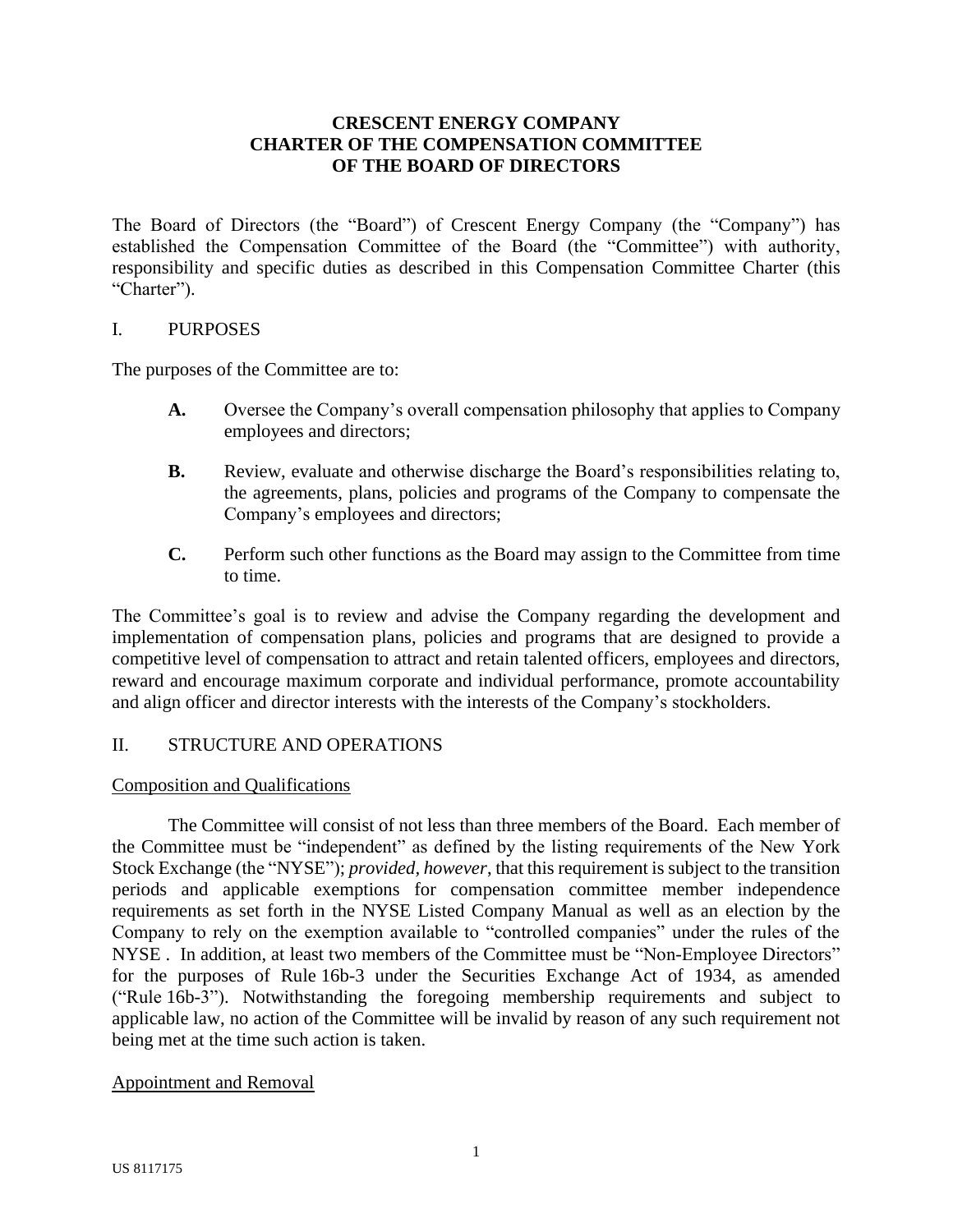Subject to the Amended and Restated Bylaws, dated December 7, 2021 of the Company and any applicable agreement to which the Company is a party regarding appointment to the Committee, the members of the Committee and its Chairman will be selected annually by the Board and will serve at the pleasure of the Board. Any vacancy on the Committee will be filled by, and any member of the Committee may be removed by, an affirmative vote of a majority of the Board. If a Chairman is not designated by the Board or present at a meeting, the Committee may designate a Chairman by majority vote of the Committee members then in office.

#### **Chairperson**

Unless a chairperson of the Committee (the "Chairperson") is selected by the Board of Directors, the members of the Committee shall designate a Chairperson by the majority vote of the full Committee membership. The Chairperson will chair all regular sessions of the Committee and set the agendas for Committee meetings. In the absence of the Chairperson, the Committee shall select another member to preside.

#### Subcommittees

The Committee may form subcommittees for any purpose that the Committee deems appropriate and may delegate to such subcommittees such power and authority as the Committee deems appropriate. To the extent necessary, the Committee may delegate the approval of award grants and other transactions and responsibilities regarding the administration of compensatory programs to a subcommittee consisting solely of members of the Committee or the Board who are "Non-Employee Directors" for the purposes of Rule 16b-3. Each subcommittee will keep minutes and regularly report to the Committee.

### III. AUTHORITY AND RESPONSIBILITIES

The Committee is delegated all authority of the Board as may be required or advisable to fulfill the purposes of the Committee. Without limiting the generality of the preceding statements, the Committee has the authority, and is entrusted with the responsibility, to take the following actions:

#### Authority

The Committee has the authority to:

- 1. Conduct or authorize investigations into any matter within the scope of the responsibilities delegated to the Committee as it deems appropriate, including the authority to request any officer, employee or adviser of the Company meet with the Committee or any advisers engaged by the Committee; and
- 2. In its sole discretion, retain and determine funding for legal counsel and compensation consultants, as well as other experts and advisers (collectively, "Compensation Advisers"), including the authority to retain, approve the fees payable to, amend the engagement with, and terminate any Compensation Adviser, as the Committee deems necessary or appropriate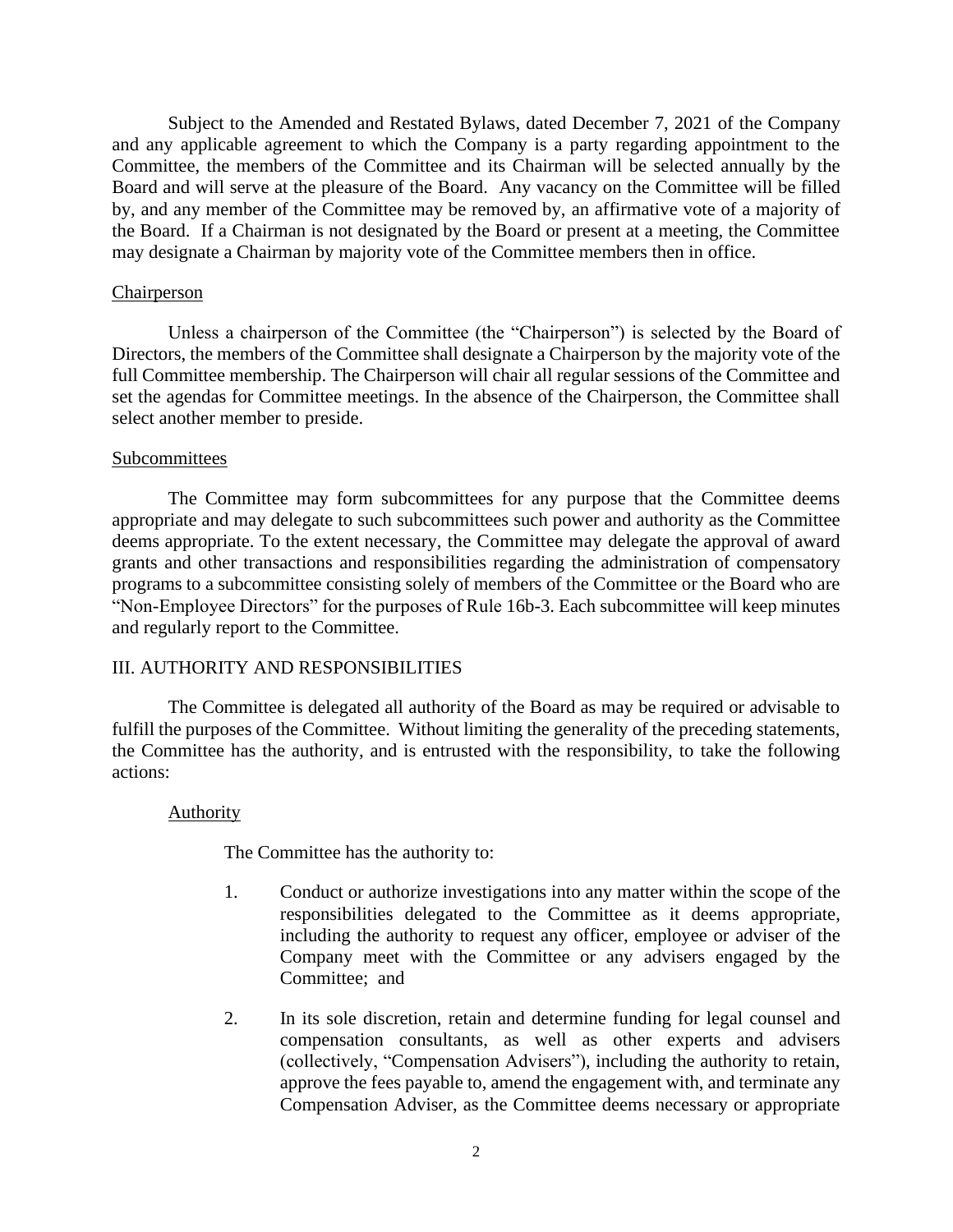to fulfill its responsibilities. The Company must provide for appropriate funding, as determined by the Committee, for payment of (a) compensation to any Compensation Adviser engaged by the Committee and (b) ordinary administrative expenses of the Committee that are necessary or appropriate in carrying out its duties.

## Responsibilities

The Committee has the following responsibilities:

# *Executive Compensation*

- 1. Each year, the Committee will:
	- Review, modify (if necessary) and approve the Company's peer companies, if any, and data sources for purposes of evaluating the Company's compensation competitiveness and establishing the appropriate competitive positioning of the levels and mix of compensation elements;
	- Evaluate the performance of the Company's officers, which may be done in consultation with the Chief Executive Officer, and review and advise regarding the Company's executive compensation program in light of the Company's goals and objectives relative to executive compensation;
	- Review director compensation and make a recommendation to the Board regarding the form and amount of director compensation. Directors who are employees of the Company may not receive any additional compensation for service on the Board.

In determining any element of compensation, the Committee may consider, among other factors, the Company's performance and relative stockholder return, the value of similar compensation to individuals in similar positions at comparable companies, and the awards historically given to the officers and directors.

- 2. Once required, the Committee will review and discuss with the Company's management the Compensation Discussion and Analysis ("CD&A") to be included in the Company's Proxy Statement or Annual Report on Form 10- K, as applicable, and, based on that review, determine whether to recommend to the Board that the CD&A be included in the Proxy Statement or Annual Report on Form 10-K, as applicable, in accordance with applicable rules and regulations.
- 3. Once required, the Committee will prepare a Compensation Committee Report as required by Item 407(e)(5) of Regulation S-K and publish the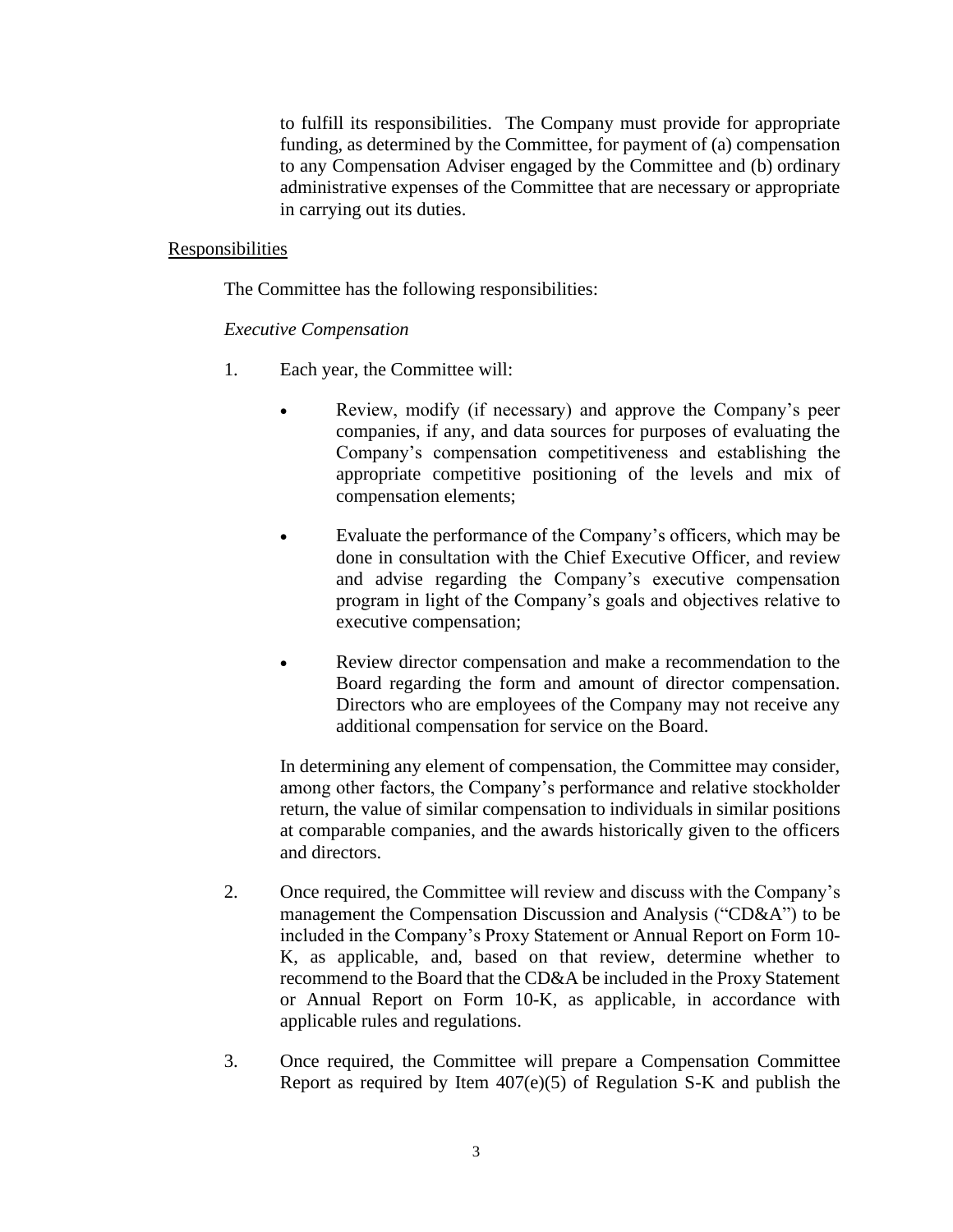report in the Company's Proxy Statement or Annual Report on Form 10-K, as applicable, in accordance with applicable rules and regulations.

- 4. Once required, the Committee will review and recommend to the Board how frequently the Company should submit to stockholders an advisory vote on executive compensation ("say-on-pay"). This review will take into account the historical results of stockholder advisory votes on the frequency of say-on-pay resolutions at the Company.
- 5. Following each stockholder meeting at which say-on-pay resolutions are proposed for a stockholder advisory vote, the Committee will review the results of the advisory vote, and consider whether to make any adjustments to the Company's executive compensation policies and practices.

### *Incentive and Equity Compensation*

- 6. As often as it deems necessary and appropriate, the Committee will review and make recommendations to the Board with respect to incentivecompensation plans and equity-based plans that are subject to Board approval.
- 7. As often as it deems necessary and appropriate, the Committee will review the Company's equity compensation plans to determine whether stockholders need be given the opportunity to vote on the plans, as may be required by law and the listing standards of the NYSE.

# *Other Powers and Responsibilities*

- 8. The Committee will review and approve, or review and recommend to the Board for its approval, any transaction in equity securities of the Company, or derivatives of those equity securities, between the Company and any officer or director of the Company who is subject to the reporting and shortswing liability provisions of Section 16 of the Securities Exchange Act of 1934, as amended.
- 9. The Committee will review, as it deems necessary, appropriate matters related to the Company's compliance with applicable laws and regulations affecting employee and director compensation and benefits, including, but not limited to, Rule 16b-3 and Section 13(k) of the Exchange Act.
- 10. If the Committee engages a Compensation Adviser, then the Committee is directly responsible for the appointment, compensation and oversight of such Compensation Adviser. Prior to any such engagement, the Committee will analyze the relationships such Compensation Adviser has with members of the Committee as well as management and the Company as a whole. This analysis will include the specific factors identified by the Securities and Exchange Commission and NYSE as well as any other factors that affect the independence of compensation advisers.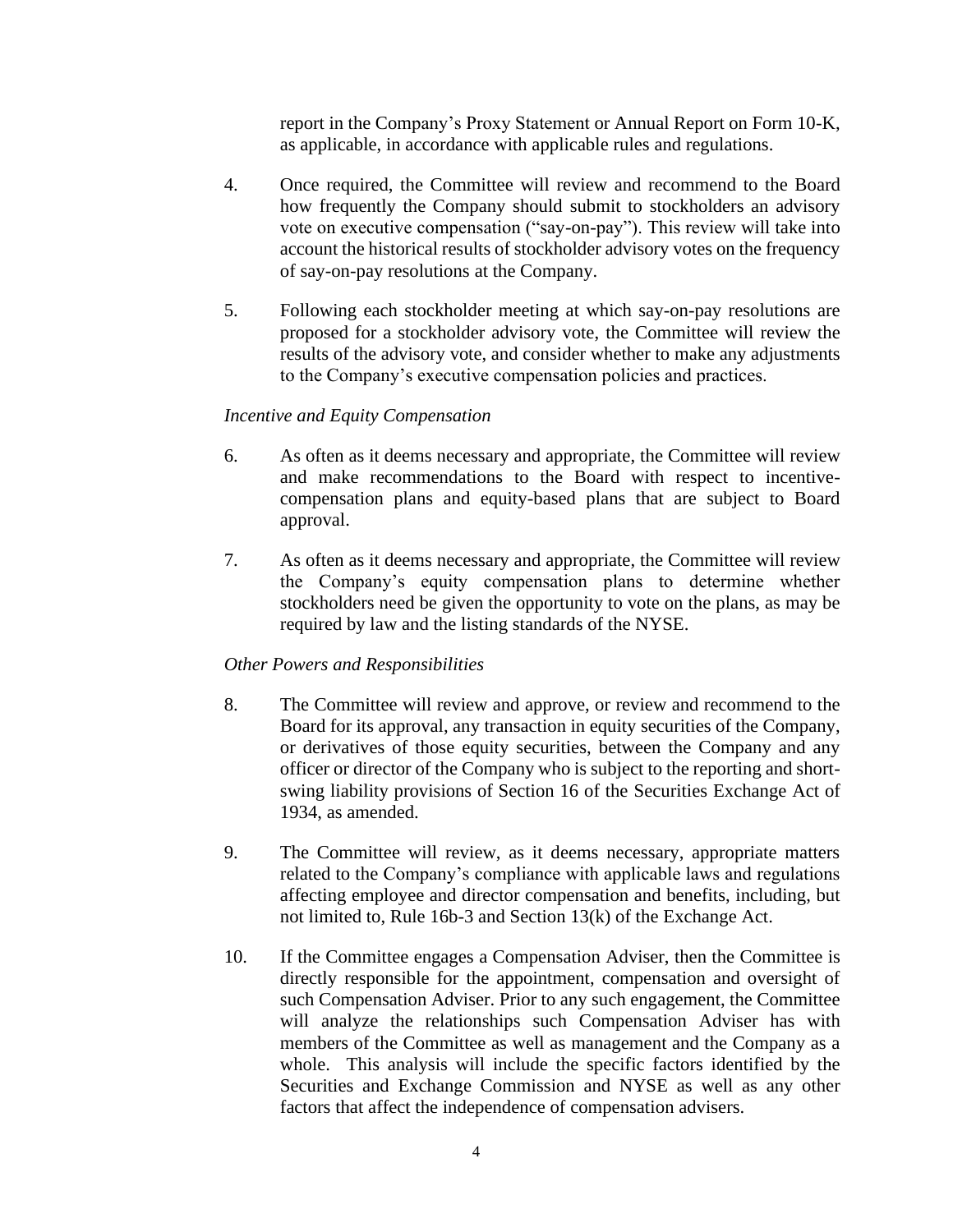- 11. The Committee will receive and review periodic reports on the Company's compensation plans, policies and programs as they affect all employees.
- 12. The Committee will oversee the assessment of risks related to the Company's compensation policies and programs.
- 13. The Committee will oversee the Company's trading policies and antihedging and pledging policies applicable to executive officers and directors.
- 14. Once required, the Committee will prepare and recommend to the Board for adoption a clawback policy that complies with applicable rules and regulations, including the rules and regulations of the Securities and Exchange Commission, and the listing standards of the NYSE.
- 15. The Committee will also undertake such additional activities within the scope of its functions as the Committee may from time to time determine or as may otherwise be required by law, the Company's certificate of incorporation, bylaws or corporate governance guidelines or by directive of the Board.

## IV. PROCEDURES

### Meetings.

The Committee will meet at such times and from time to time as it deems necessary to fulfill its responsibilities. In addition, the Committee will meet at the call of its Chairman, two or more members of the Committee or the Chairman of the Board. The Committee will meet at least annually and as frequently as circumstances dictate. Meetings of the Committee may be in person, by conference call or video or by unanimous written consent, in accordance with the Company's Bylaws. Meetings of the Committee will be held at such time and place, and upon such notice, as its Chairman may from time to time determine. The Committee will keep such records of its meetings as it deems appropriate. A majority of the Committee's members will constitute a quorum. The Committee will act on the affirmative vote of a majority of members present at a meeting at which a quorum is present.

Meetings may, at the discretion of the Committee, include other directors, members of the Company's management, independent advisers and consultants or any other persons whose presence the Committee believes to be necessary or appropriate. Those in attendance may observe meetings of the Committee, but may not participate in any discussion or deliberation unless invited to do so by the Committee, and in any event are not entitled to vote. Notwithstanding the foregoing, the Committee may also exclude from its meetings any persons it deems appropriate, including, but not limited to, any director who is not a member of the Committee.

# Performance Review.